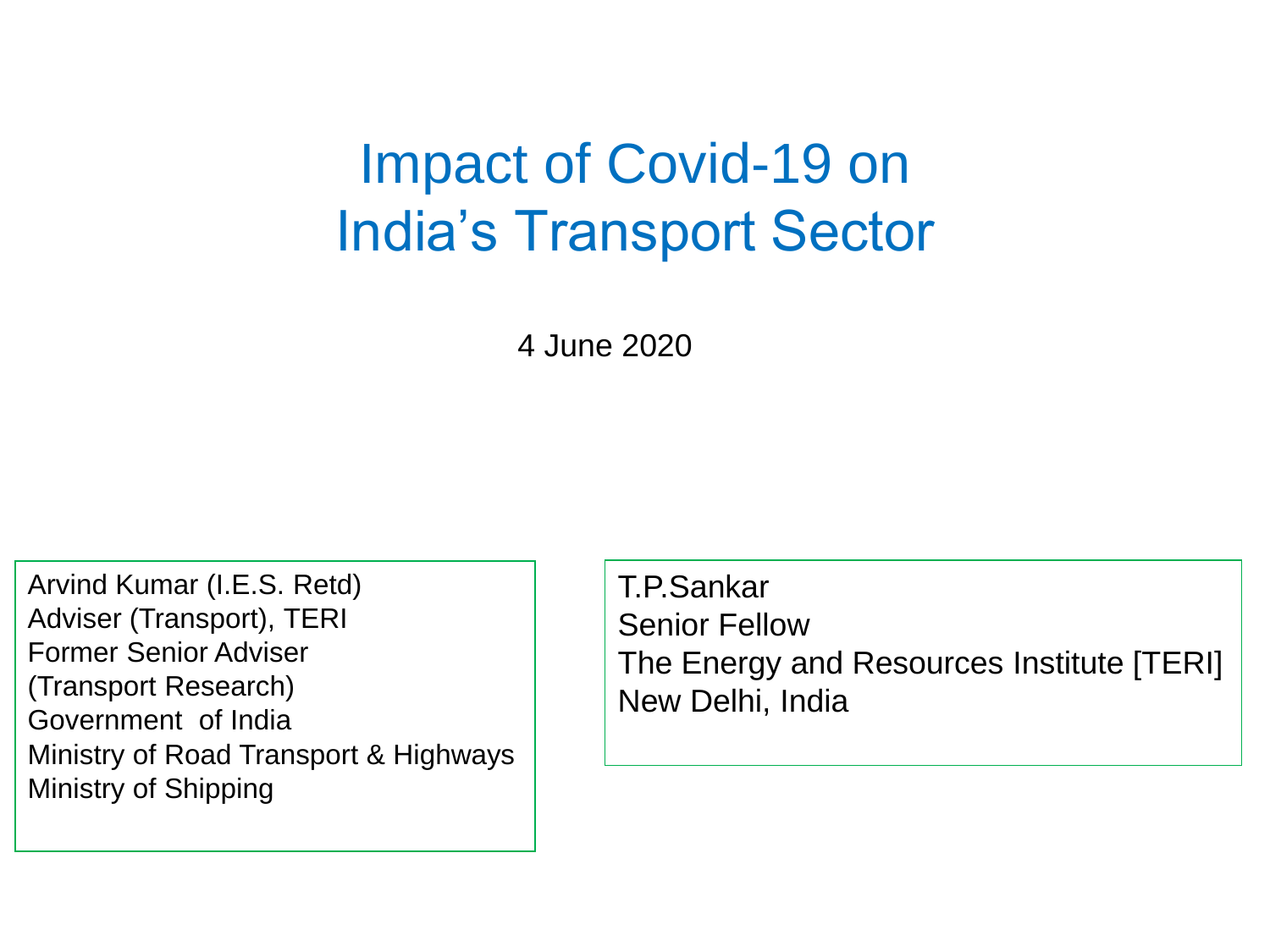## **Impact of Covid19 on India's Transport**

 $\triangleright$  COVID-19 is a demand-cum-supply shock. There is a predictable reduction in travel and commercial activity. Consequently, it has impacted transport activity more severely…

| India implemented a 68-day lockdown<br>in four phases stretching from March<br>25 to May31 |                                                                                                                             |
|--------------------------------------------------------------------------------------------|-----------------------------------------------------------------------------------------------------------------------------|
|                                                                                            | As on 1 June 2020:<br>199,257 cases of Covid-19 infections and 5,606 deaths<br>Test positivity rate: 4%<br>Death rate: 3.3% |
|                                                                                            | India's infection cases: 10 per million people<br>Death: 0.4 per million people                                             |

Transport sector accounts for 4.8% of the India's Gross Value Addition [Road Transport **3.1%** | Railways **0.8%** | Air **0.2%** | and water transport **0.1%**

The motor transport accounts for employment of 1.3 million i.e 8.7% of the Industrial Employment in 2017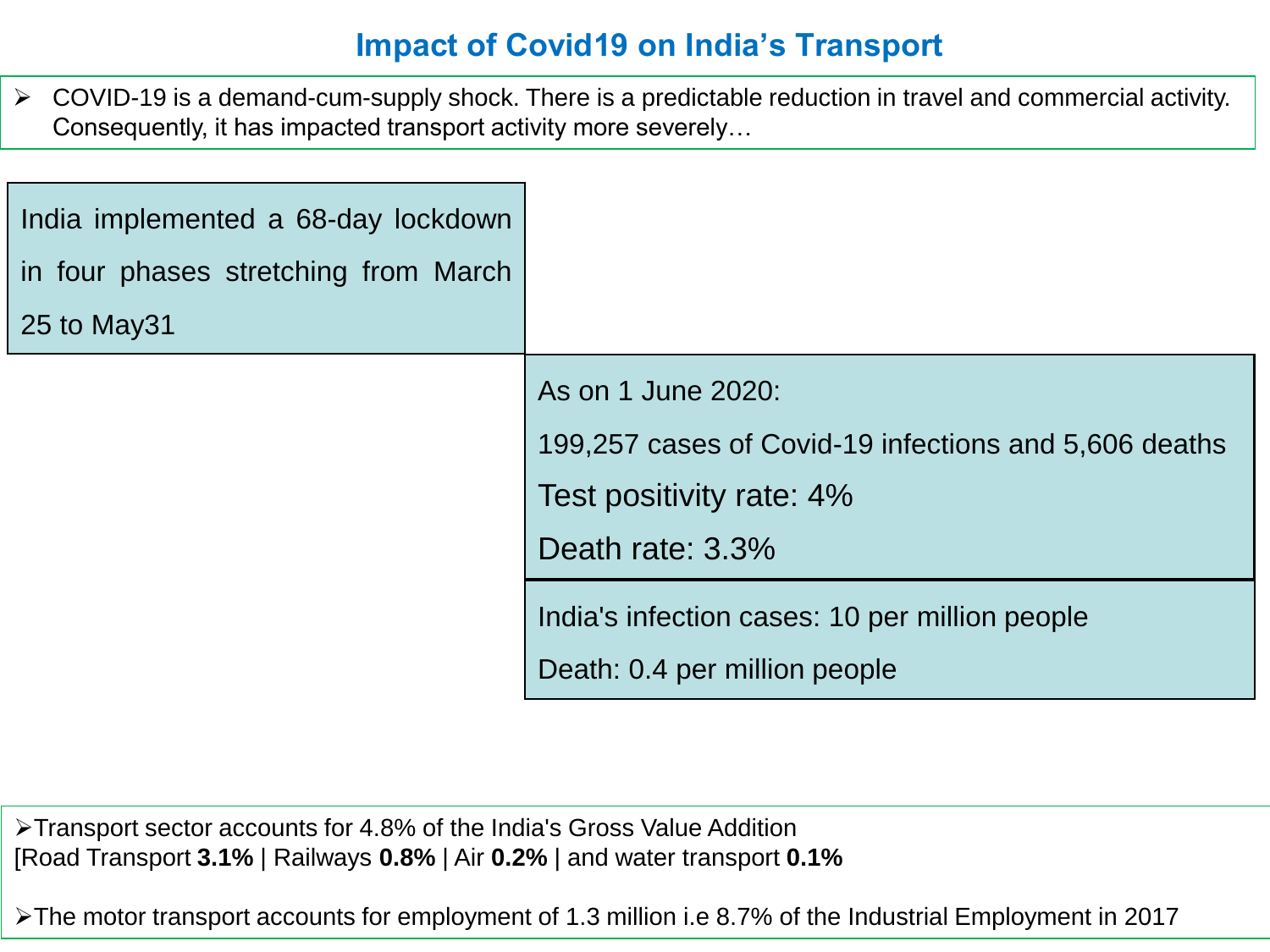#### **Movement of rail passengers and cargo during the lockdown is a fraction of pre covid-19 levels**



\* 0.17 is the total ridership during the month of May 2020

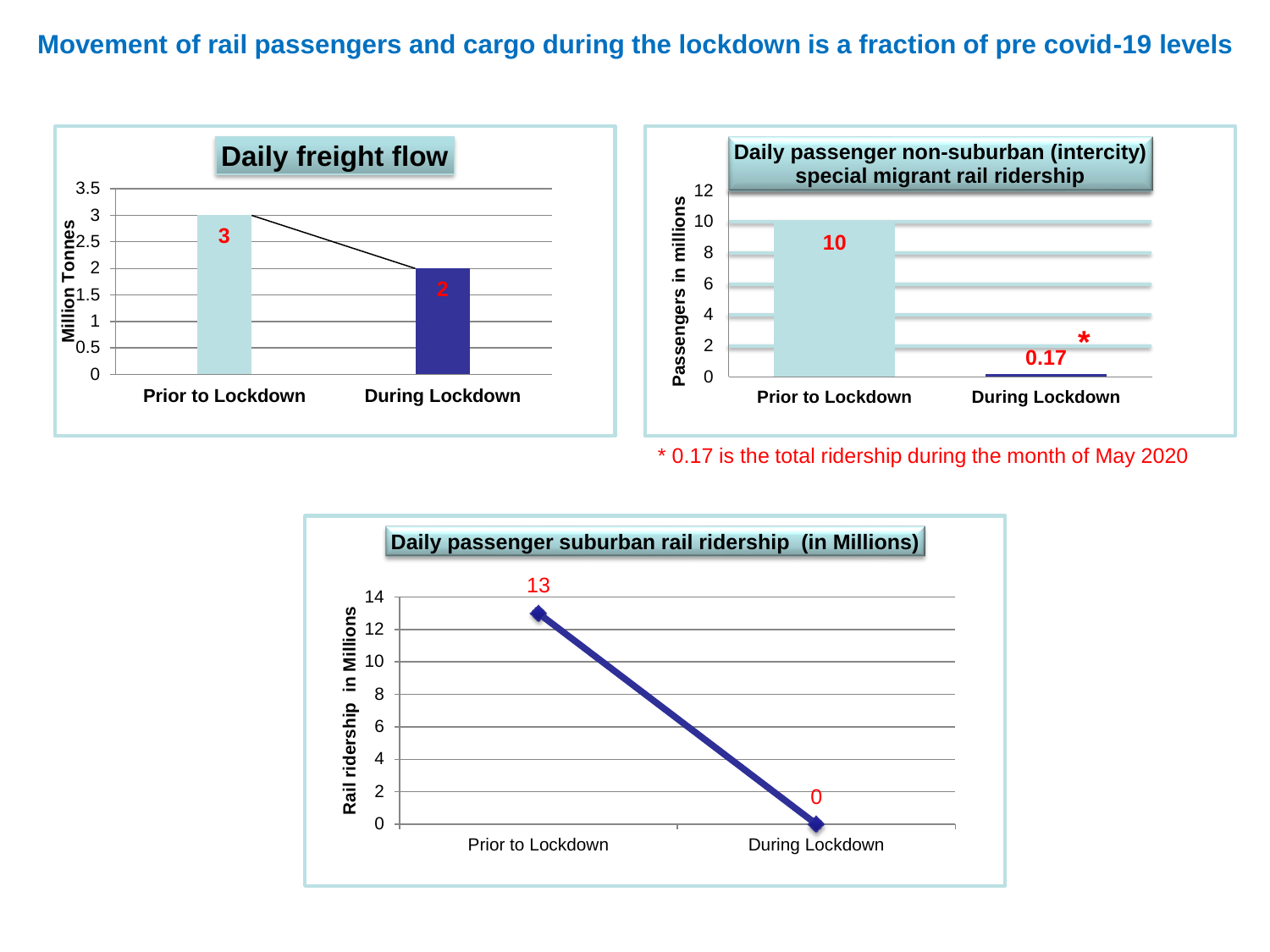#### **Movement of Road Passenger and Freight Flows**

| <b>Number of people carried by Public Road Transport</b><br><b>Undertaking Buses (per day)</b> |                        |  |
|------------------------------------------------------------------------------------------------|------------------------|--|
| <b>PRIOR TO LOCKDOWN</b>                                                                       | <b>DURING LOCKDOWN</b> |  |
| 70 Million                                                                                     | 4 million*             |  |

*\** During the period May 2020

### **Freight Flows**

7.3 million goods carriages in use, of which about 1.2 million freight carriages operate under national permit scheme allowing them to ply on interstate routes carrying freight between ports and hinterland

According to transporters, about 40% of national-permit trucks are plying on the roads after start of lockdown, aggravating flow of cargo between states and ports.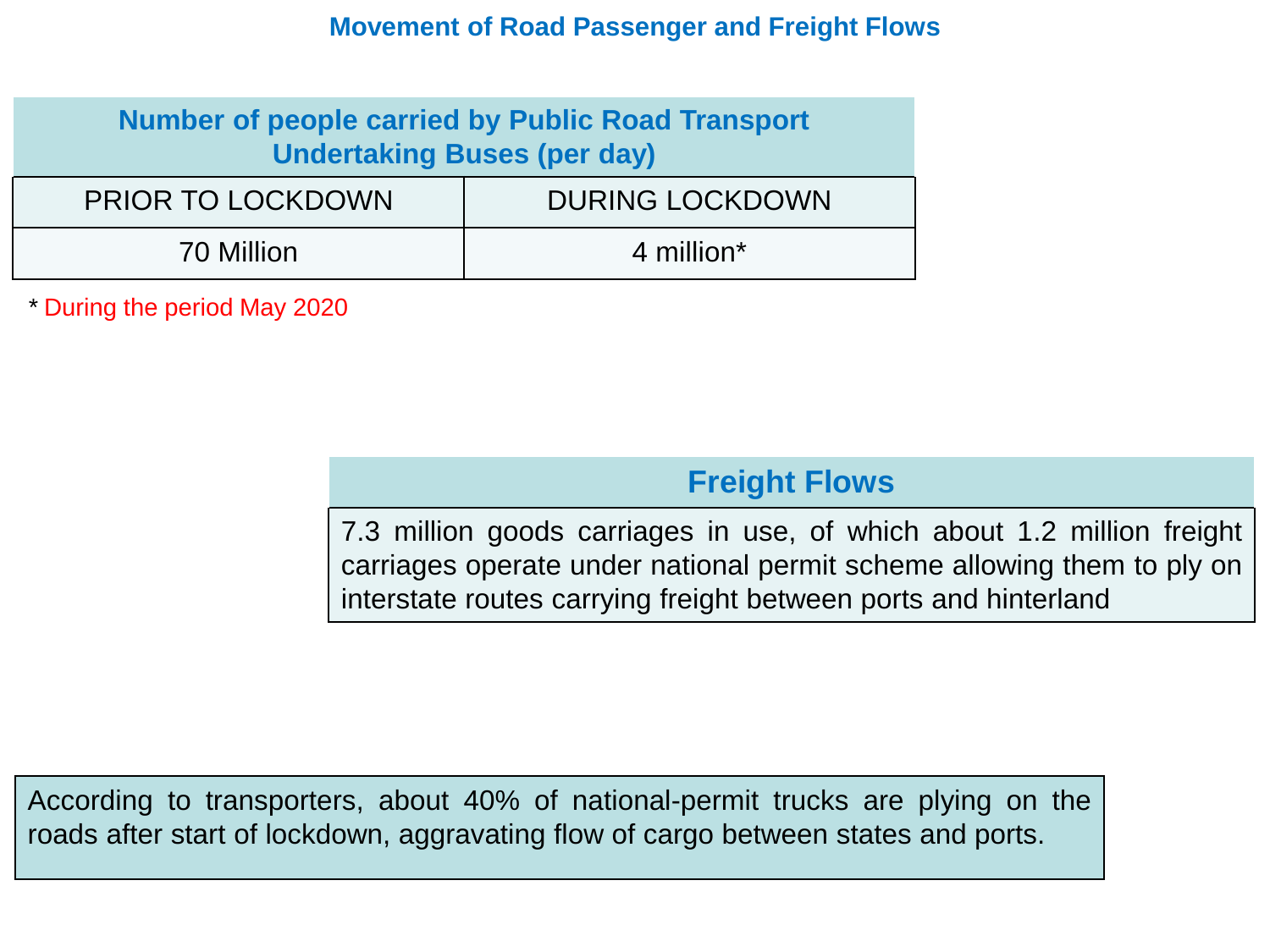#### **Impact of Covid19 on Freight and Passenger Activity**



India accounts for almost 11% of the accident related deaths in the World.

A total of 4,67,044 road accidents have been reported in 2018, claiming 1,51,417 lives and causing injuries to 4,69,418 persons

Govt of India. Transport Research Wing. 2018

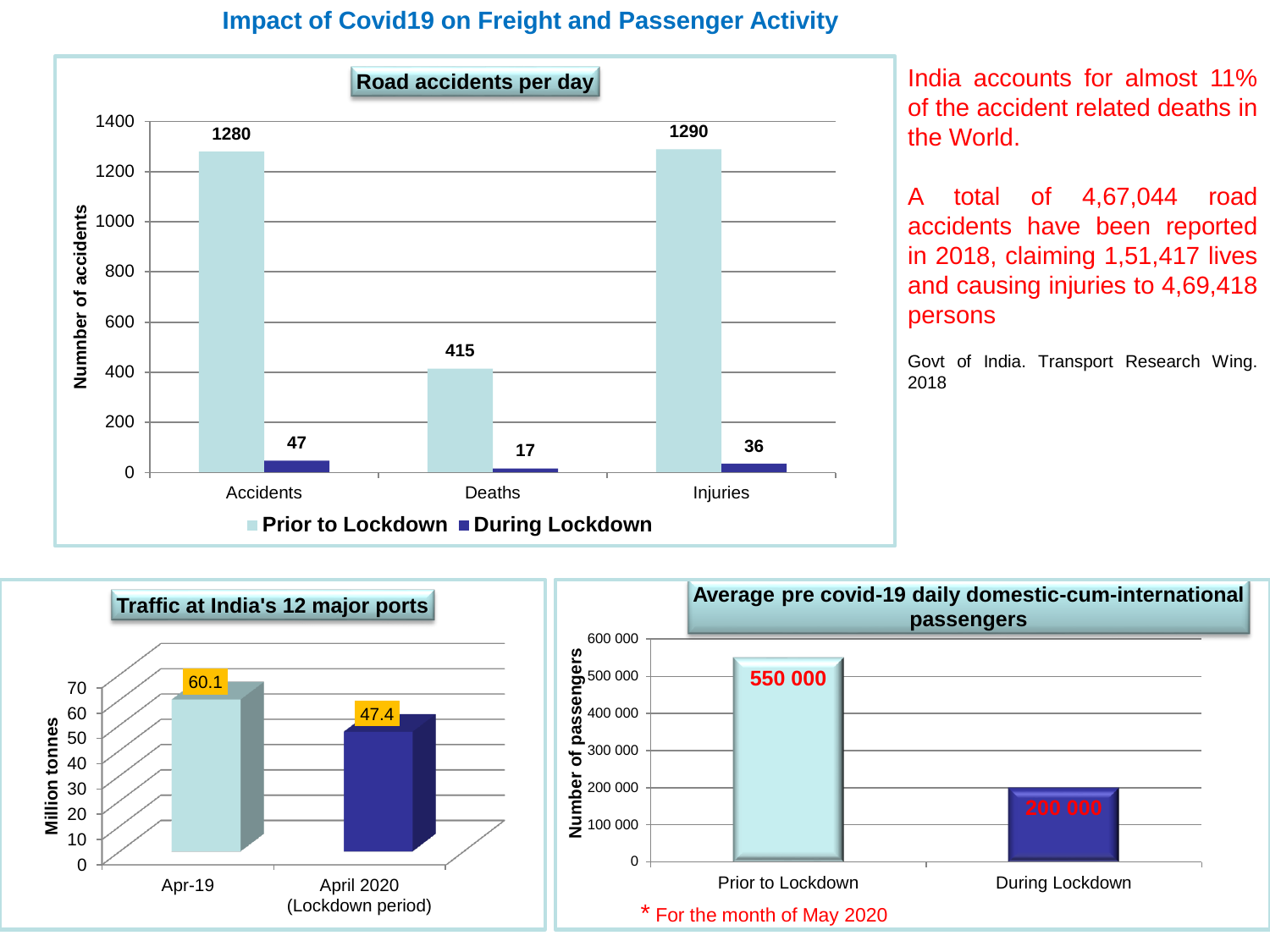## AIR POLLUTION LEVELS

[Comparison of 10-day period before and after the lockdown March 12-21 (before the lockdown period) and March 22-31 (during the lockdown period)

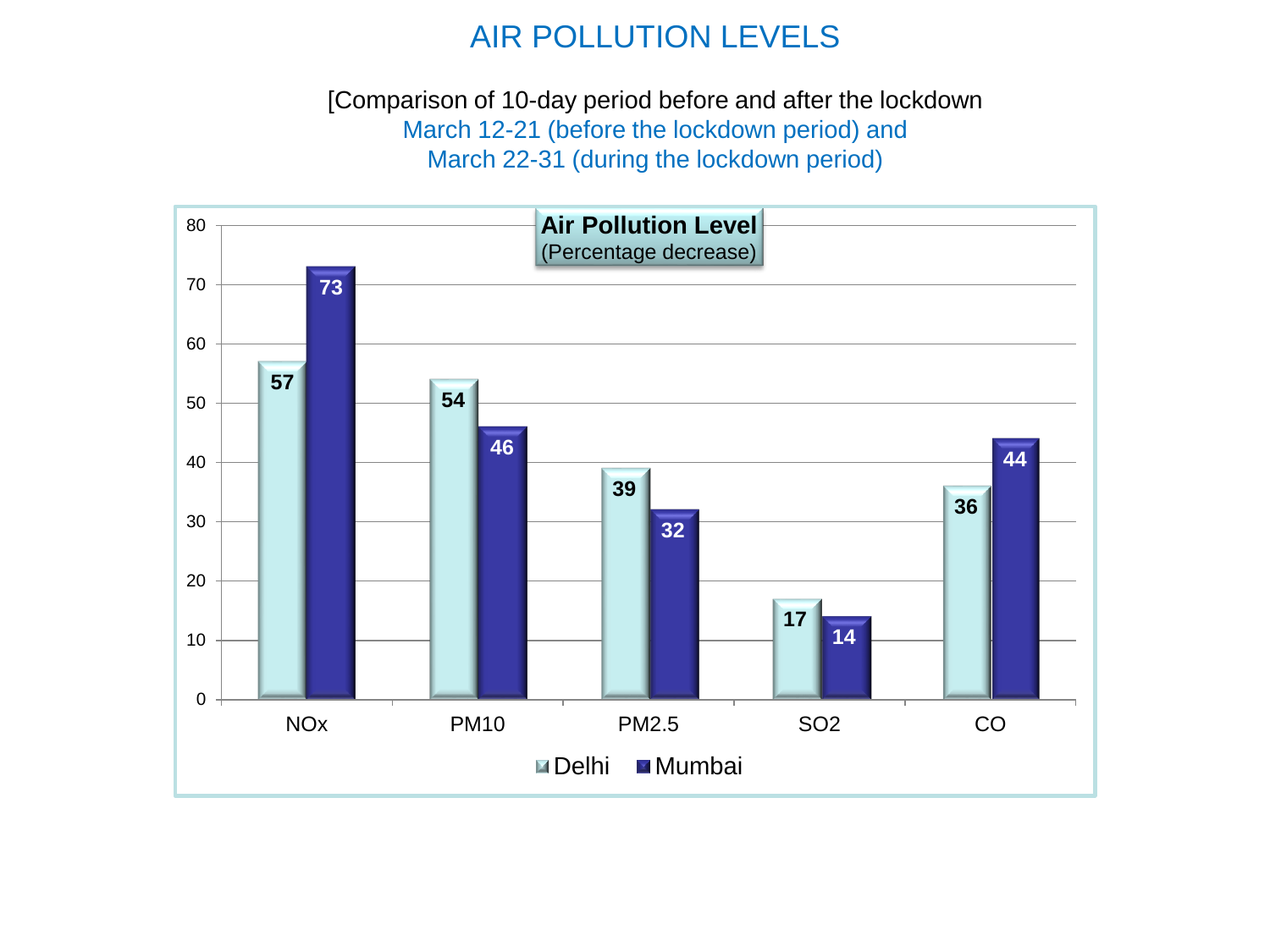# **Learning**

- $\triangleright$  Reduced vehicular activity has played an important part in reducing pollution, and hence a move towards more efficient public mode of transportation needs to be made
- $\triangleright$  Electric buses should be poured in and metro connectivity should be enhanced with last-mile connectivity.
- $\triangleright$  Reducing emission intensities of production through penetration of cleaner fuels, end of pipe controls and effective monitoring and enforcement is the key.
- $\triangleright$  To make proper assessment of CO<sub>2</sub> emissions from transport sector, it would be important to study the travel characteristics of India and transport fleet composition to obtain the age and technology distribution of vehicles on the road
- $\triangleright$  Fallouts from exposure to COVID-19 should be converted to an opportunity for the transport sector to reassess and devise an appropriate revival strategy.